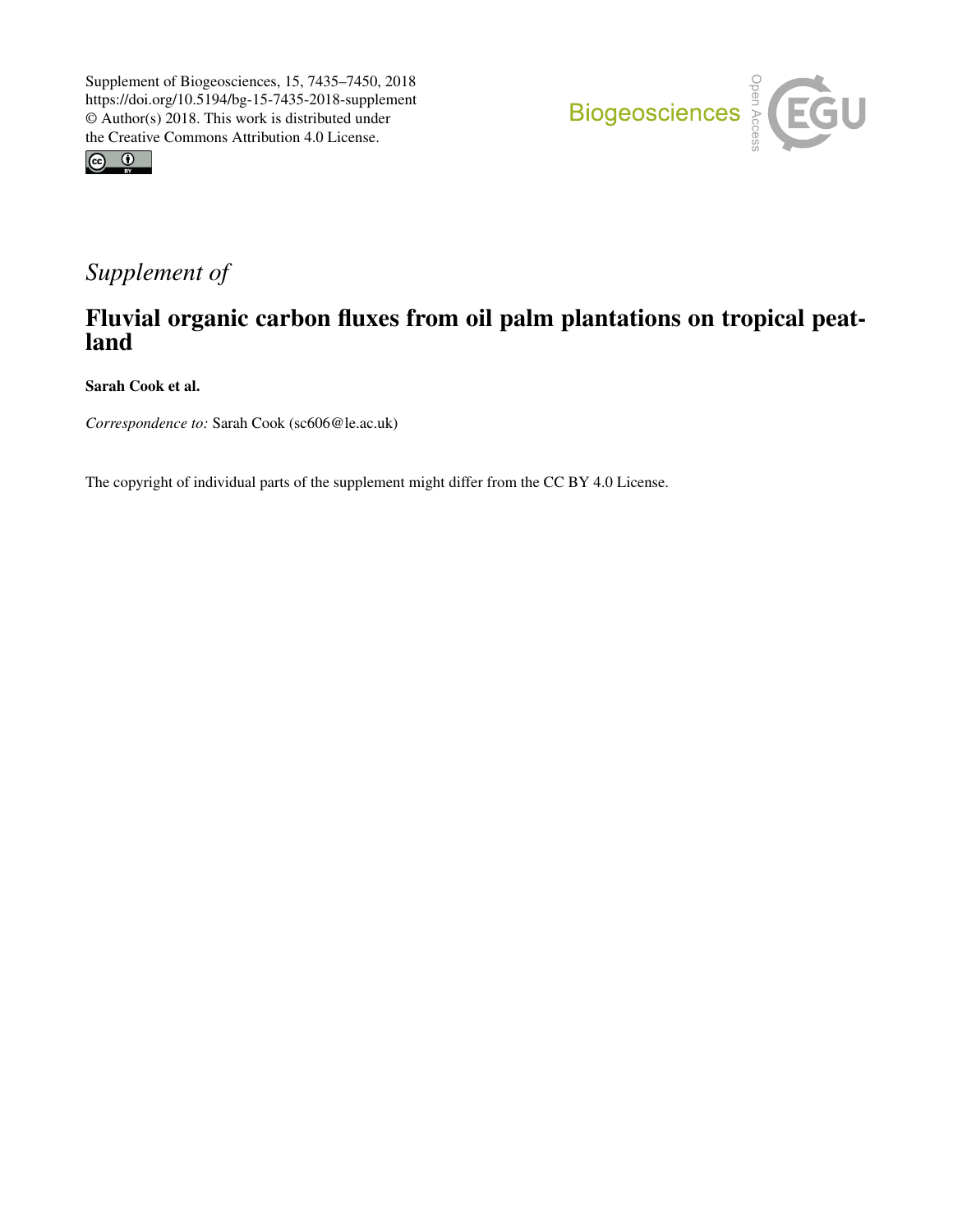#### **Contents of this file**

- 1. Figures S1 to S8
- 2. Tables S1 to S2
- 3. Text S1to S2

#### **Introduction**

This supplementary material contains the rating curves established using salt dilution gauging for different points in the drainage networks of the Sebungan and Sabaju oil palm plantation. The goodness of fit metrics  $(R^2)$  and standard error of the estimate are also provided. The uncertainty associated with the dissolved organic carbon concentrations quantified using the TOC analyser is also provided along with the uncertainty in flux estimates as derived from Monte Carlo Simulations. The annual TOC fluxes for all monitored channels are also provided. Individual monitoring sites across the plantation estates are quoted as follows: Sebungan (SE 1, SE 2, SE 3, SE 4); Sabaju 1 (SA 1.1, SA 1.2, SA 1.3, SA 1.4), Sabaju 3 (SA 3.1, SA 3.5, SA 3.6); Sabaju 4 (SA 4.1, SA 4.2, SA 4.3, SA 4.4).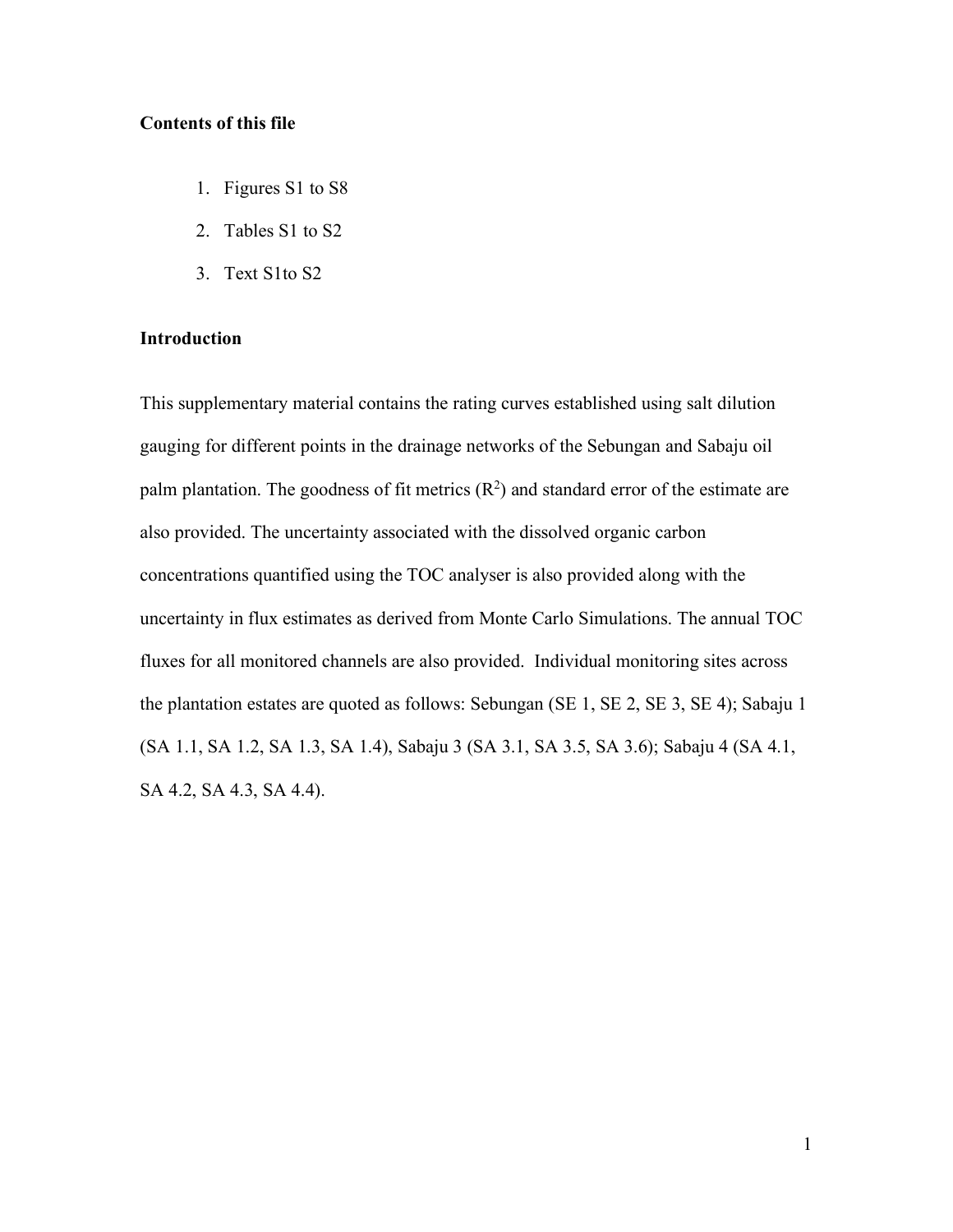| <b>Site</b>     | Line equation               | $R^2$ | Standard error estimate $(m^3 s^{-1})$ |
|-----------------|-----------------------------|-------|----------------------------------------|
| SE <sub>1</sub> | $y = 0.1167x^{3.3441}$      | 0.998 | 0.004                                  |
| SE <sub>2</sub> | $y = 0.1289x - 0.0337$      | 0.979 | 0.001                                  |
| SE <sub>3</sub> | $y = 0.0193\ln(x) + 0.0457$ | 0.956 | 0.002                                  |
| SE <sub>4</sub> | $y = 0.0719x^{1.5767}$      | 0.987 | 0.001                                  |
| SA 1.2          | $y = 0.0675\ln(x) + 0.1231$ | 0.996 | 0.001                                  |
| SA 1.3          | $y = 0.1188\ln(x) + 0.14$   | 0.987 | 0.004                                  |
| SA 1.4          | $y = 0.0341e^{1.4756x}$     | 0.954 | 0.007                                  |
| SA 3.1          | $y = 0.2699x - 0.0406$      | 0.928 | 0.026                                  |
| SA 3.5          | $y = 0.0636e^{1.4114x}$     | 0.957 | 0.073                                  |
| SA 3.6          | $y = 0.6878x^{2.4519}$      | 0.978 | 0.018                                  |
| SA 4.1          | $y = 0.6554x - 0.4501$      | 0.988 | 0.015                                  |
| SA 4.2          | $y = 0.0528x^{3.959}$       | 0.920 | 0.040                                  |
| SA 4.3          | $y = 0.3919x - 0.3112$      | 0.941 | 0.005                                  |
| SA 4.4          | $y = 0.3446x - 0.1165$      | 0.924 | 0.020                                  |

**Table S1.** Rating curve equations,  $R^2$  and standard error of the estimate for all gauged channels. In all cases *y* is discharge  $(m^3 s^{-1})$  and *x* is stage  $(m)$ .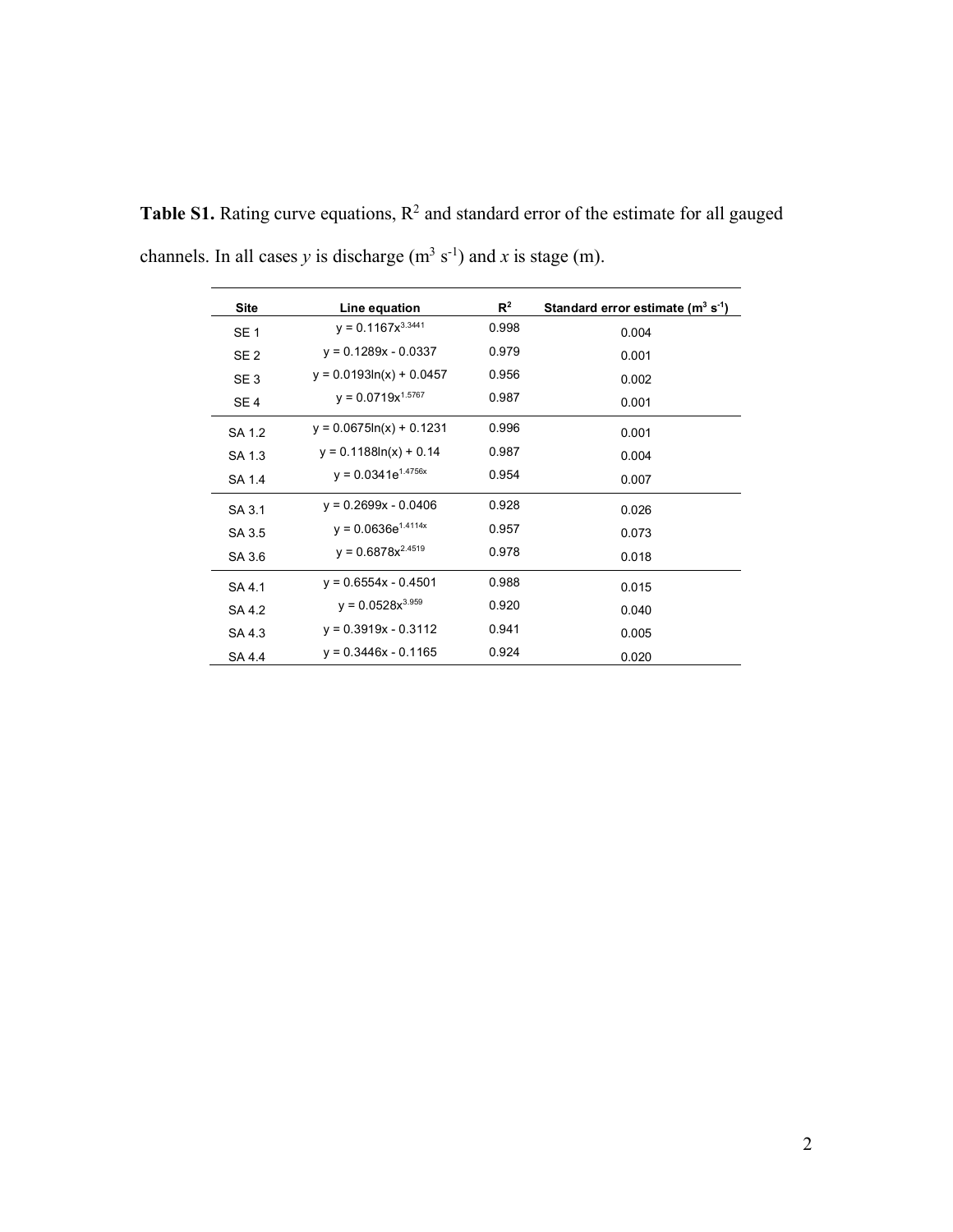

**Figure S1.** Stage-discharge relationships for drainage channel sites SE 1 to SA 1.3. The equation of best fit and the coefficient of determination  $(R^2)$  are also shown.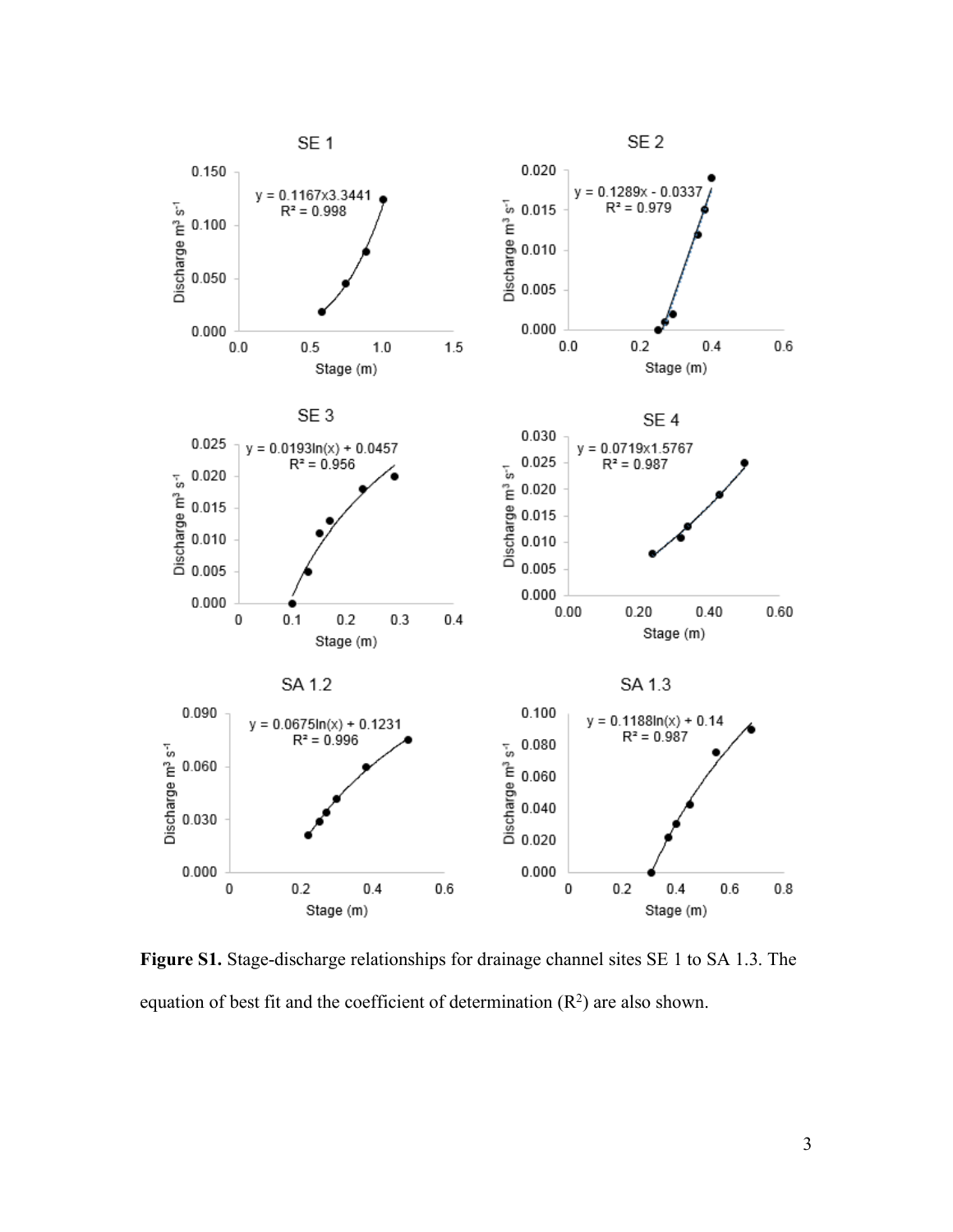

**Figure S2.** Stage-discharge relationships for drainage channel sites SA 1.4 to SA 4.2. The equation of best fit and the coefficient of determination  $(R^2)$  are also shown.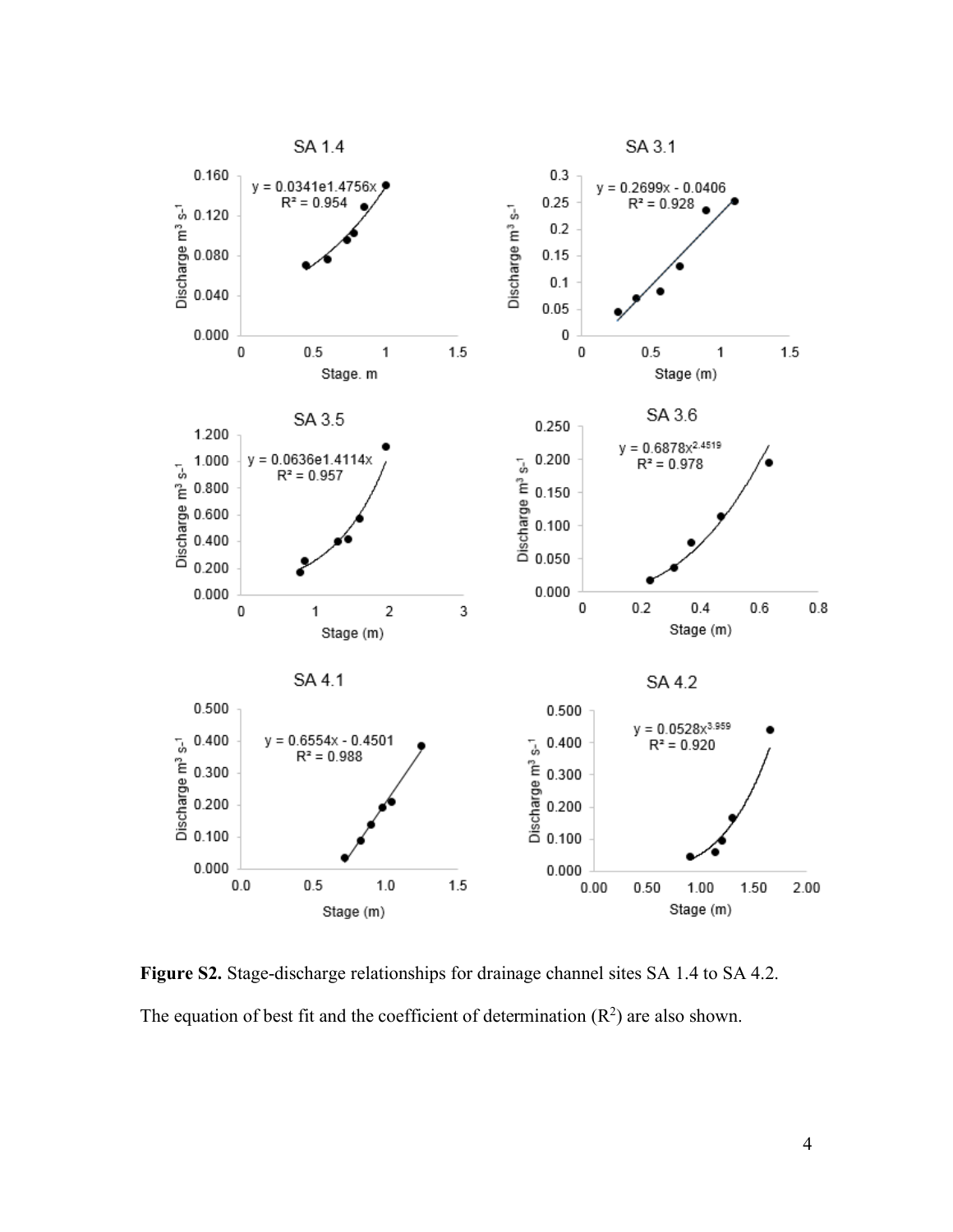

**Figure S3.** Stage-discharge relationships for drainage channel sites SA 4.3 and SA 4.4. The equation of best fit and the coefficient of determination  $(R^2)$  are also shown.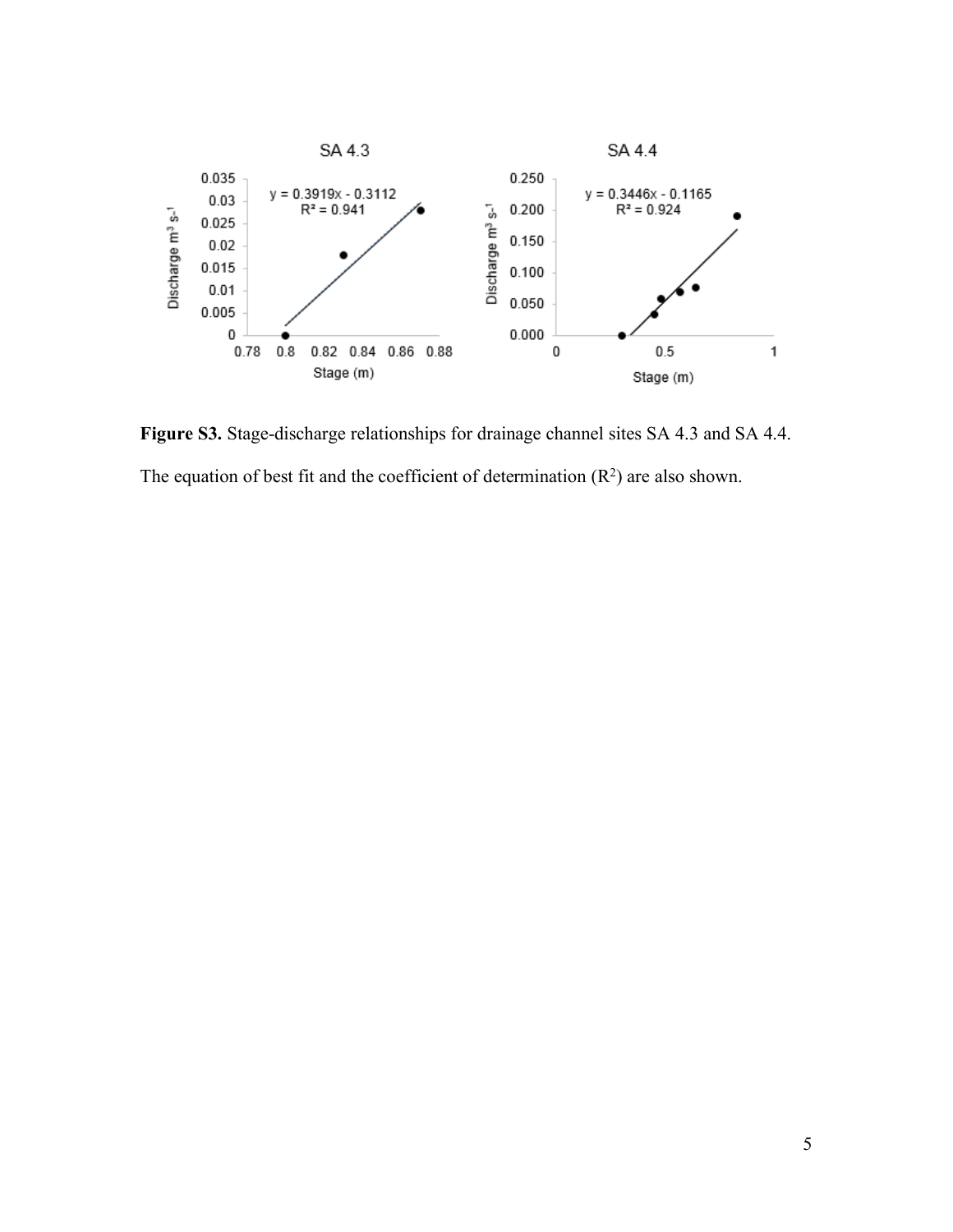#### **Text S1**

Water samples were analysed on a on a Shimadzu Total Carbon (TOC) analyser,

approximately 12 weeks after collection, and the DOC concentration determined using the non-purgeable organic carbon (NPOC) method. Details can be found in Cook et al. (2016). The standard error for TOC concentrations in the samples  $(0.916 \text{ mg C L}^{-1})$  was estimated by inverting the standard error of the estimate of the instrument response  $(\epsilon)$  in the calibration curve i.e. dividing  $\varepsilon$  by the gradient in the calibration curve (concentration vs response) over a range of standard concentrations between 0 and 100 mg C  $L^{-1}$  ( $r^2$  = 0.998).

This error estimate is similar to the reported precision (5%) associated with the TOC analyser at concentrations around 20 mg  $L<sup>-1</sup>$  (Graneli et al. 1996; Bjorkvald et al. 2008; Shafer et al. 2010).

Cook et al. (2016) showed that there was no evidence of systematic storage-related DOC loss in the samples, supporting the use of cold storage for DOC preservation.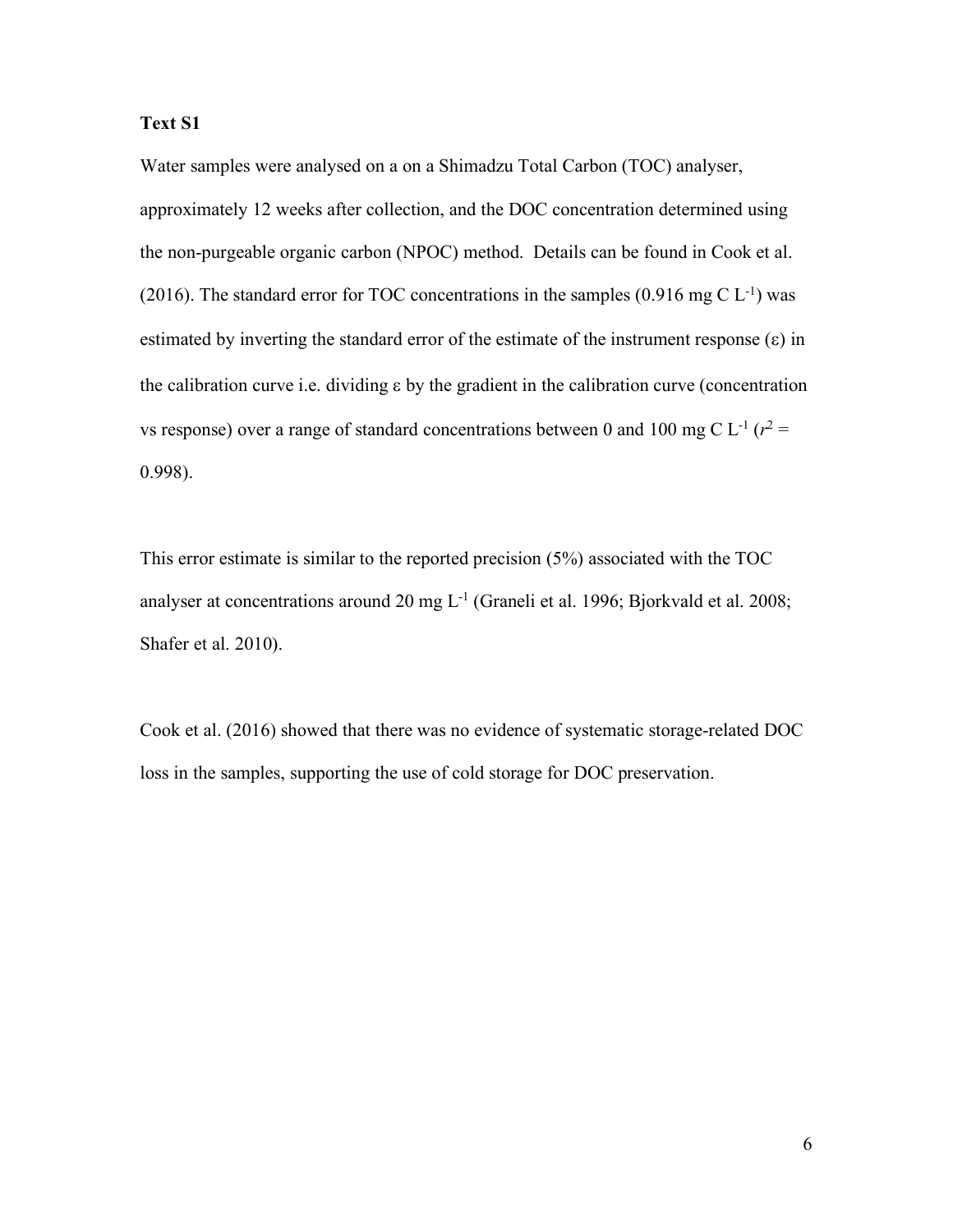### **Text S2**

The uncertainty in flux estimates were derived using a Monte Carlo Simulation executed in Microsoft Excel using the @Risk (v7.5) software package (Palisade Corporation, USA). In the estimation of uncertainty about an expected value accounting for covariance is not required. In any case, the extent to which  $Q_i$  and  $C_i$  are correlated (although variable) is generally not significant. The uncertainty distribution in  $R_E$  is shown in Figure S4.



Figure S4. Uncertainty distribution in annual runoff for the study area (mm y<sup>-1</sup>). Dark shaded area shows the 90% CI.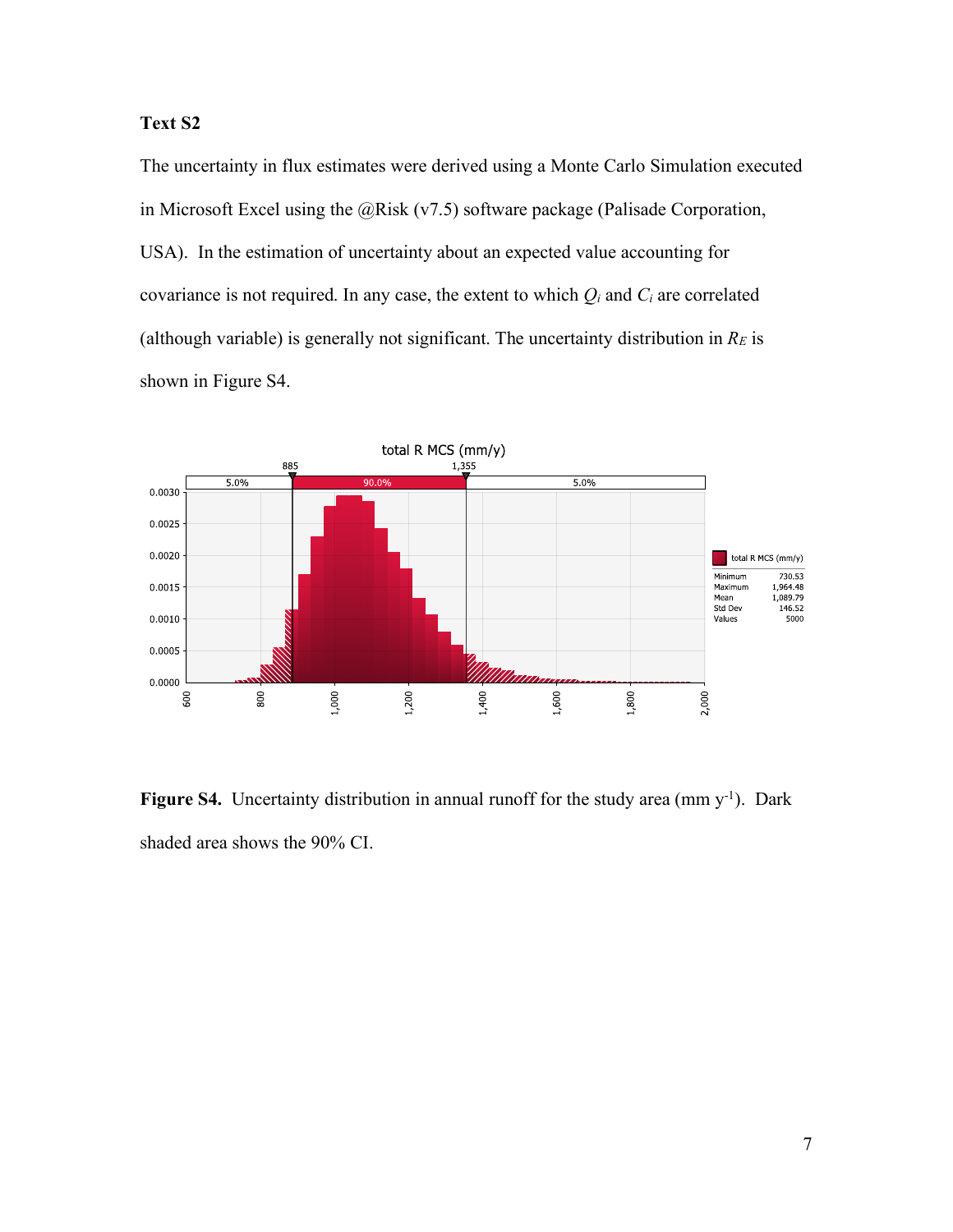The uncertainty distribution in *J* is shown in Figure S5 for SE1, SE2, SE3 and SE4; in Figure 6 for SA1.2, SA1.3, SA1.4 and SA3.1 and in Figure 7 for SA3.5-SA4.4.



Figure S5. Uncertainty distributions in annual DOC flux estimates for the SE sites (g m<sup>-2</sup> y-1 ). Dark shaded area shows the 90% CI.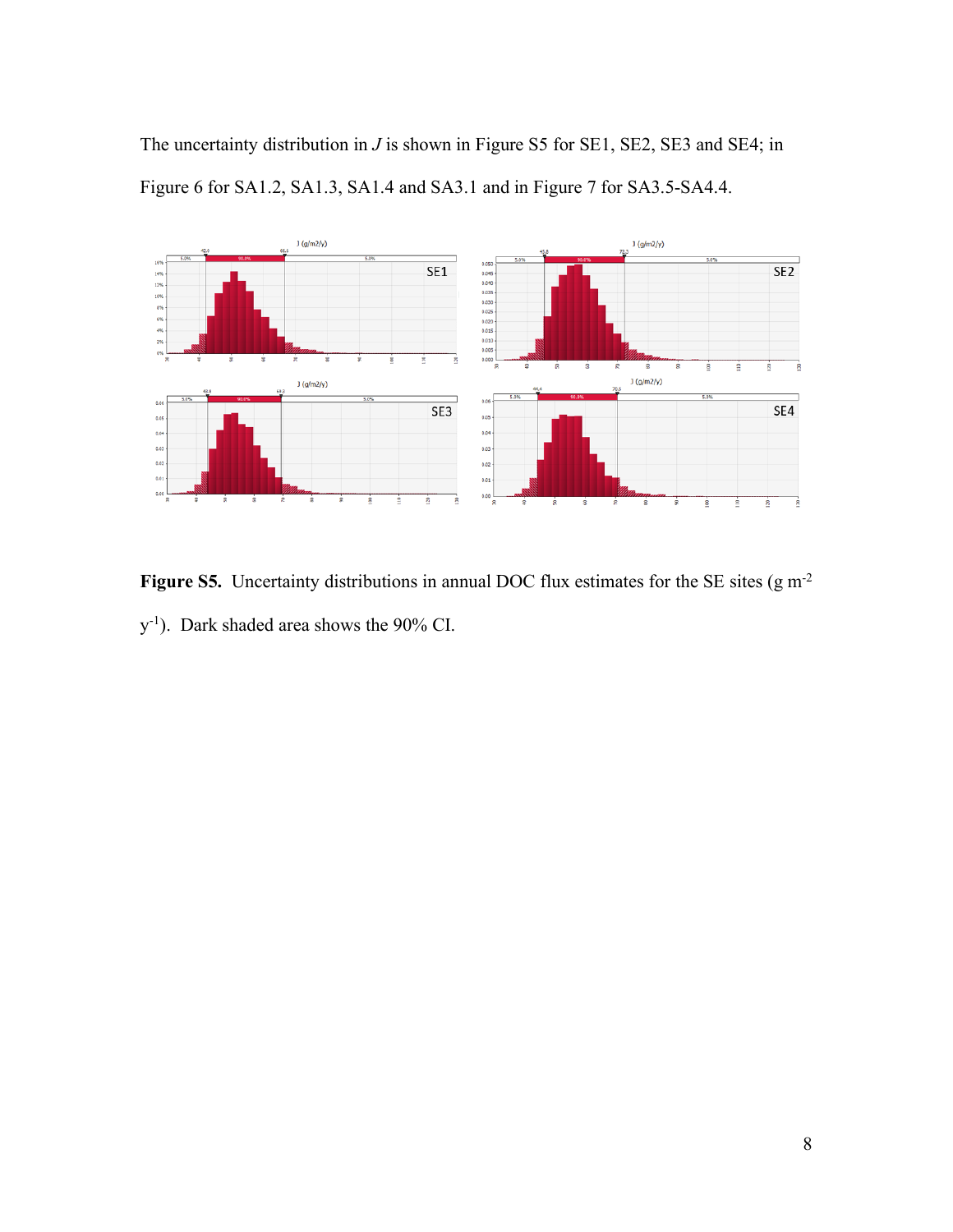

Figure S6. Uncertainty distributions in annual DOC flux estimates for the SA 1.2, 1.3, 1.4 and 3.1 sites  $(g m^{-2} y^{-1})$ . Dark shaded area shows the 90% CI.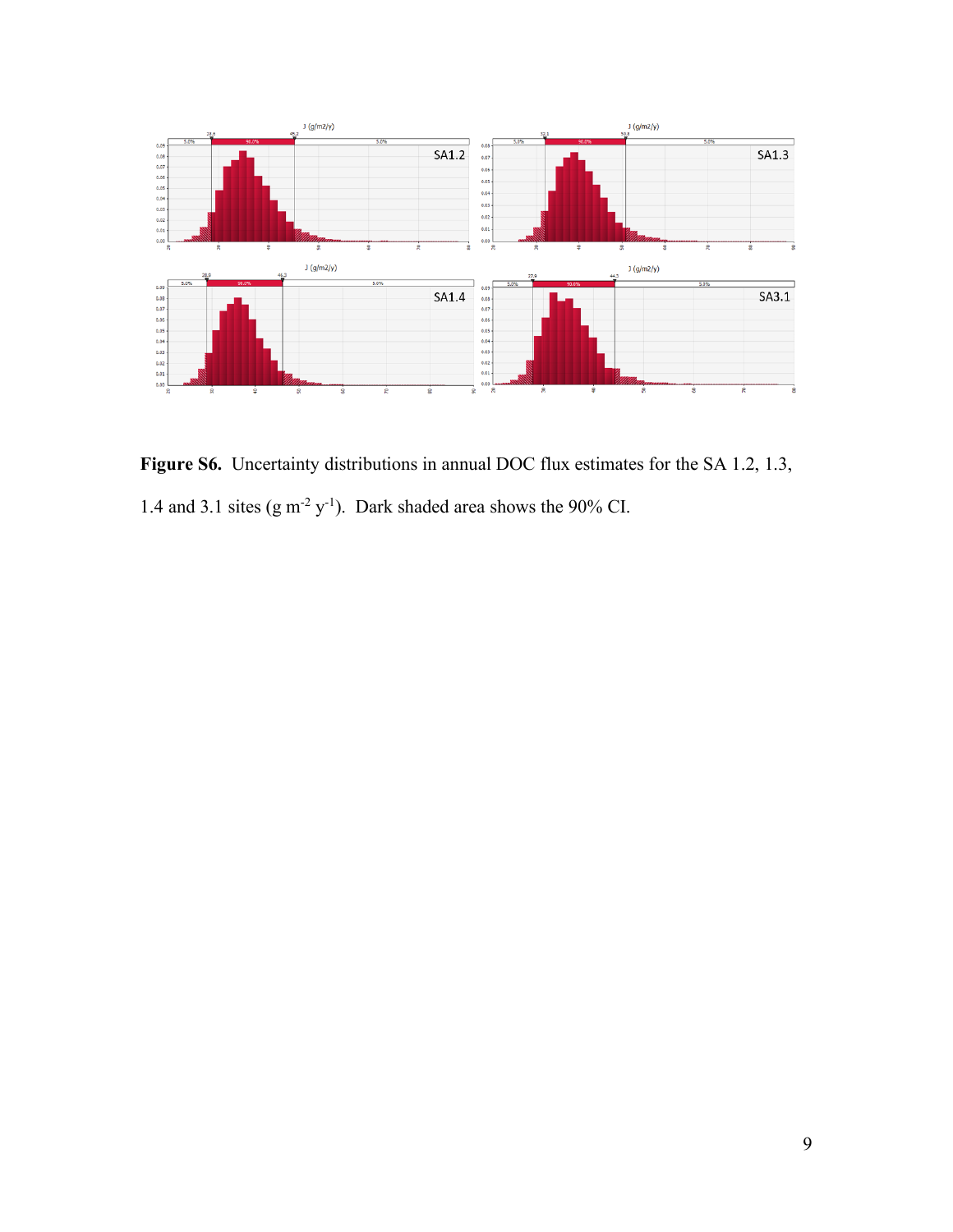

**Figure S7.** Uncertainty distributions in annual DOC flux estimates for the SA 3.5-4.4 sites  $(g m^{-2} y^{-1})$ . Dark shaded area shows the 90% CI.